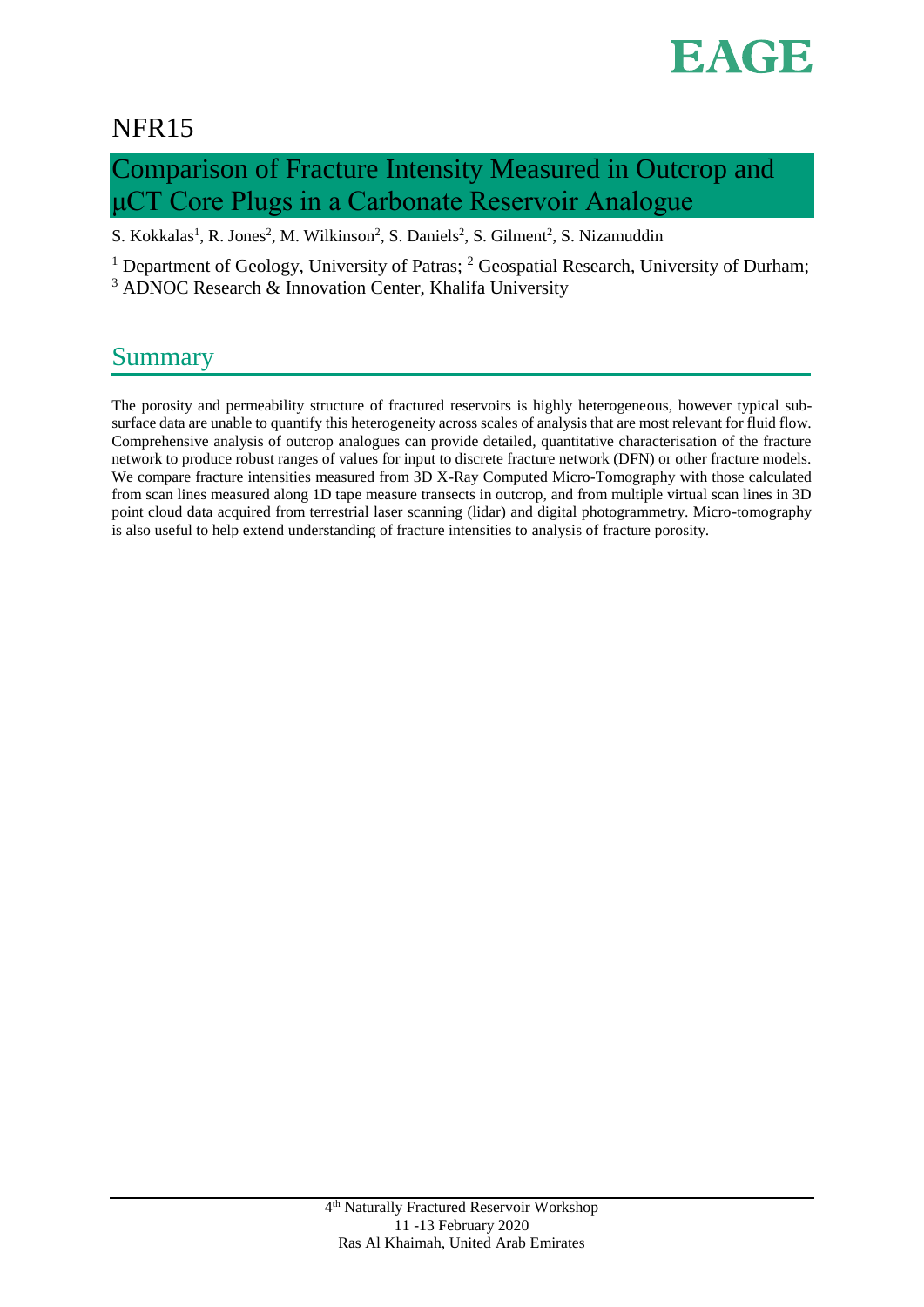

#### **Introduction**

Most natural fractured carbonate reservoirs display widely varying fracture network characteristics, including fracture size, intensity, density, orientation, clustering and connectivity. This high degree of heterogeneity can have a significant impact on reservoir quality and production. Outcrop analogues can provide invaluable information on the fracture-controlled behaviour of carbonate facies and are key elements in the understanding of reservoir architecture and heterogeneity (Jones et al., 2015). Subsurface data are typically too sparse, directionally biased, and/or too low resolution to capture and quantify the representative heterogeneity of a full fracture network. This often leads to misinterpretation of well data and poor reservoir modelling. Outcrop analogue studies can significantly improve the understanding of fracture characteristics and their impact on fluid flow in hydrocarbon reservoirs.

Characterisation of the natural fracture network is also important for stimulated reservoirs. Novel models attempt to use an integrated approach to consider fracture stages (i.e. hydraulic fracturing) with different fracture intensities in a stimulated reservoir volume (SRV) consistent with observations in the field. Fracturing of horizontal wells in tight reservoirs not only form new fracture volume around the well but also reactivate natural fractures to some extent, which is vital to production (Yuan et al., 2015).

In this presentation we apply a strategy of capturing fracture data across multiple scales, combining laboratory-based micro-tomography, traditional fieldwork, and digital 3D data capture in a key outcrop along the Cretaceous Wasia and Thamama Group contact, in Ras Al-Khaimah, UAE (Fig. 1).

## **Methods**

Modern methods of digital acquisition, including terrestrial lidar and photogrammetry, are particularly adept at capturing detailed geometrical and geospatial attributes over wide areas. Their main advantage is that they result in more robust datasets over a larger scale-range, particularly for fracture heights, lengths, spacing, clustering, termination and connectivity. The acquired 3D point clouds were used to extract detailed fracture networks from the studied outcrop, including fracture orientations and 1D fracture density along two ~180 m long scanlines. Further details of the technical parameters used for the lidar and photogrammetric studies of this outcrop are given in Wilkinson et al. 2016.



*Figure 1 Lidar scanning of Wasia and Thamama carbonates at Ras Al-Khaimah.*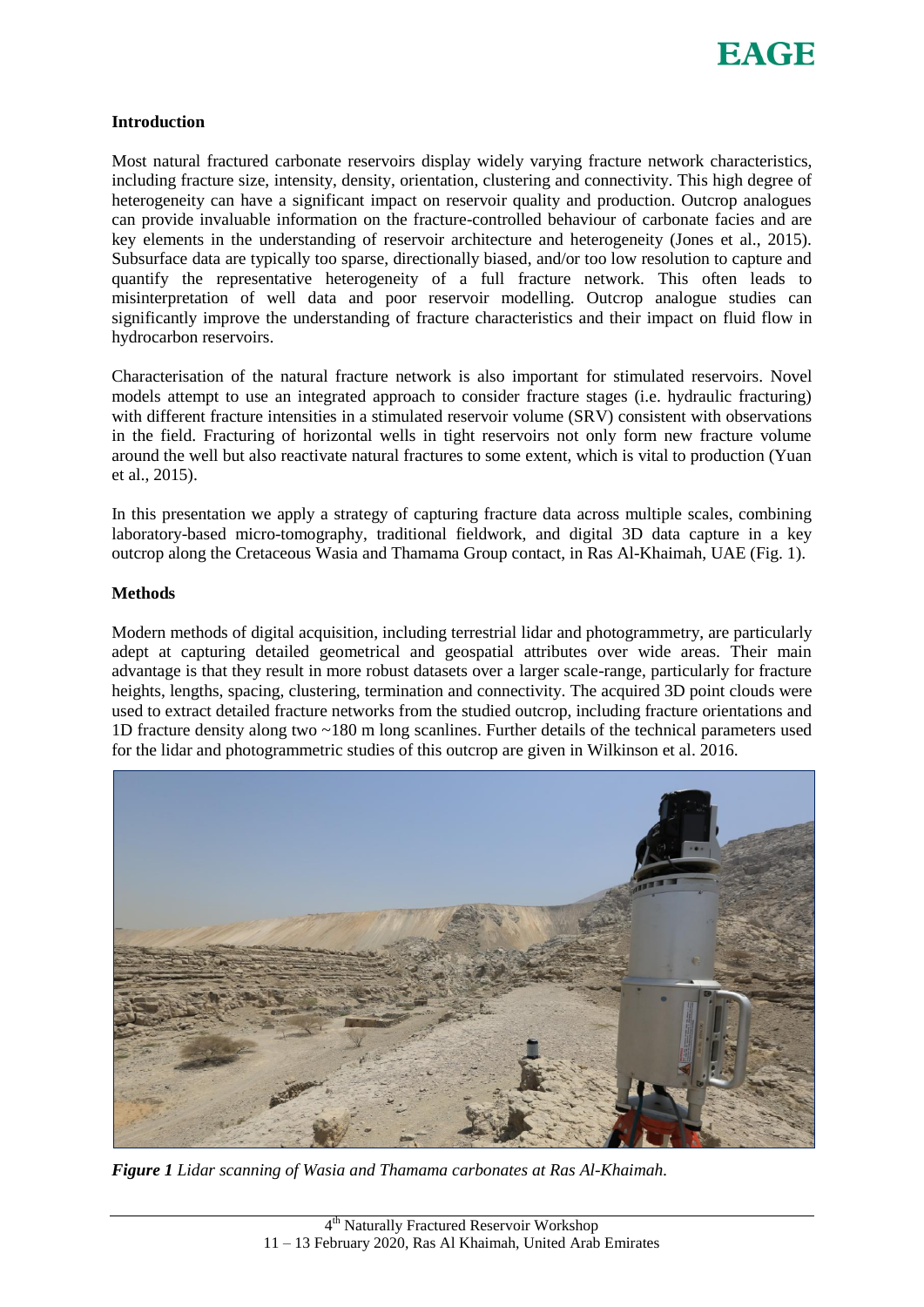

To analyse fracture characteristics at microscopic scale, large rock samples were collected along these two scanlines, and standard plug-sized samples (1.5" diameter x ca. 3" length [3.8cm x ~7.6cm]) were drilled along three orientations orthogonal to each other, with one plug normal to the bedding and two along the bedding and orthogonal to each other (Fig. 2). The core-plugs were analyzed using 3D X-Ray Computed Micro-Tomography ( $\mu$ CT), as described in detail by Wennberg et al., 2009. This is a non-destructive technique that records the interior of the sample in high resolution and high contrast, to image the internal 3D fracture geometries (Fig. 2). Numerous sections (e.g. 2000-4200) of the sample are captured precisely in 2D to allow the 3D object to be reconstructed.



*Figure 2 Examples of high resolution micro-CT images from the examined core plugs, showing the detailed geometry of overlapping microfractures. Diameter of core plugs = 3.6cm* 

The plug-size samples were scanned using a Zeiss Xradia-520 Versa instrument, available with a maximum 160 kV high-energy and micro-focused X-ray tube. The device is equipped with a 2048 x 2048 pixels, noise suppressed, charge coupled detector assembly, with an innovative dual-stage system for acquiring high contrast images. For all samples, between 2651 and 4601 projections were taken. The distance of source and detector from the sample was chosen to be 73 mm and 50 mm respectively, resulting in a voxel size of 40.39 microns. After scanning, the data were reconstructed (i.e. a 3D image created from all the 2D radiogram projections) using the software included with the instrument.

In order to obtain features from the 2D images we applied a simple binary segmentation, by recording the range of pixel intensity values that represent the fractures in all slices of the sample. In order to better visualize the fractures in the 2D slice, a MATLAB code was written to segment the pixel intensity values that represent the fractures and assign those pixels white colouring, while the remaining pixels of the matrix in the slice are coloured black. All the segmented slices were loaded in VolView software (open source, www.kitware.com/volview/), to visualize the segmented slices in 3D. This 3D view showed the fracture network distribution inside the samples in great detail (Fig. 2).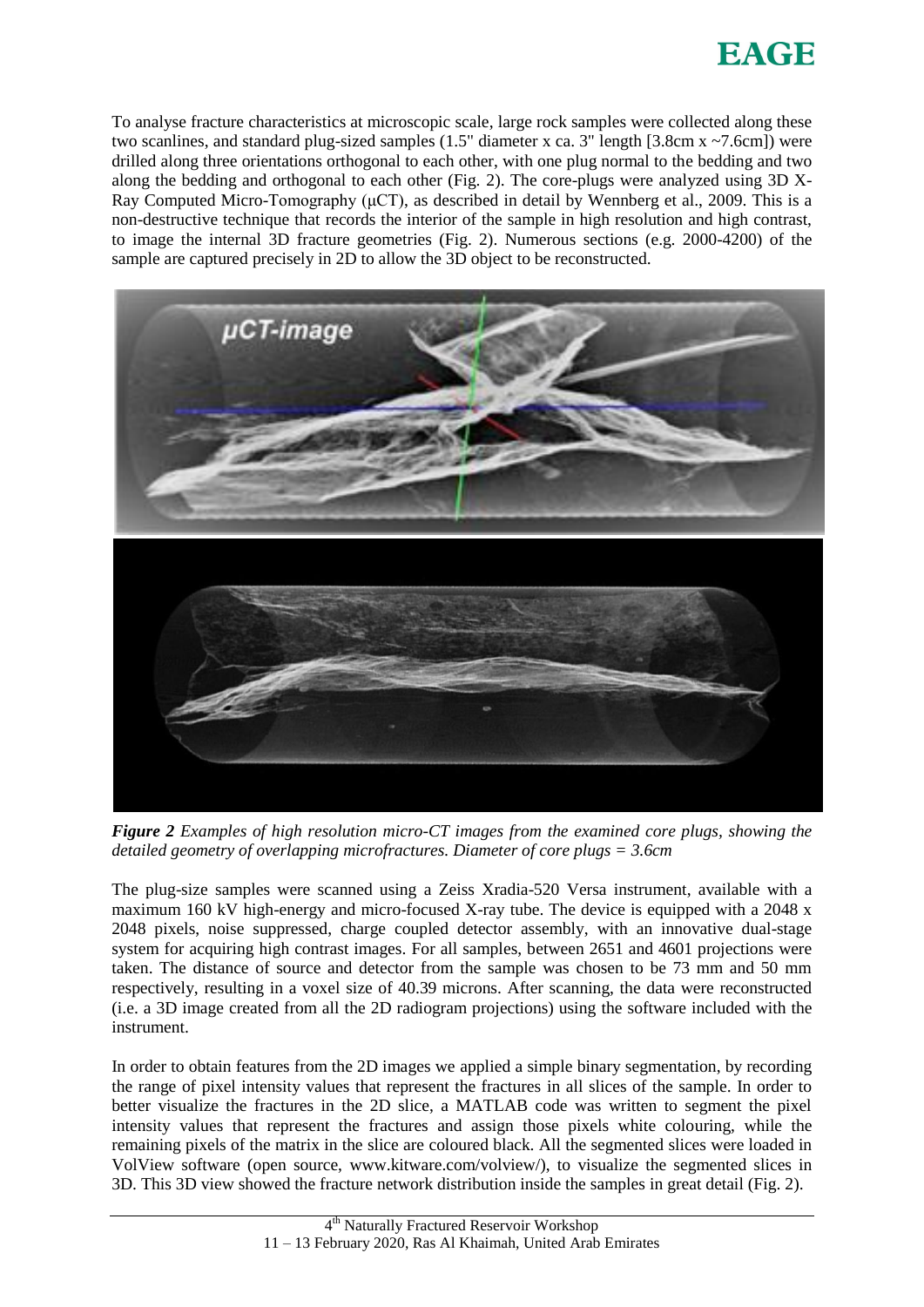## **1D, 2D and 3D Fracture Intensities**

Estimating the 3D volumetric fracture intensity  $(P_{32})$  is a challenging task and most often is estimated indirectly from the 1D  $P_{10}$  or 2D  $P_{21}$  fracture intensity (Wang, 2005). The 3D fracture intensity ( $P_{32}$ ) can be expressed as the area of fracture per unit volume of rock mass (Singhal and Gupta, 2010):

 $P_{32}$  fracture intensity (m<sup>-1</sup>) = fracture surface area (m<sup>2</sup>) / sample volume (m<sup>3</sup>).

Tomography analysis provides a direct measure of  $P_{32}$  fracture intensity. The fracture surface area is determined by counting the voxels in the complex fracture network in all slices of the sample, and multiplying the number of voxels by the pixel size to get the surface area of the fractures  $(m<sup>2</sup>)$ . This area is divided by the sample volume  $(m<sup>3</sup>)$  to obtain the fracture density of the sample (in m<sup>-1</sup>). The 1D scanlines measured along tape measure transects in outcrop gave  $P_{10}$  intensities that we converted to P32 intensities using the Wang method. Similarly, for 3D point cloud data from lidar and/or photogrammetry, we created multiple closely-spaced 1D virtual scanlines along the outcrop, and converted intensities from  $P_{10}$  to  $P_{32}$ .

## **Results: 3D Fracture Intensity**

All estimates of fracture intensity are scale-dependant, and will under-estimate the contribution to total fracture intensity of fractures with sizes below the detection threshold for a given acquisition method. The  $P_{32}$  fracture intensities calculated from various scales and resolutions ranges from 0.75-3 m<sup>-1</sup> from lidar and photogrammetry ( $P_{10} \rightarrow P_{32}$ ), 9-20 m<sup>-1</sup> from field measurements ( $P_{10} \rightarrow P_{32}$ ), to 12-160 m<sup>-1</sup> (with an average P<sub>32</sub> value of 33.5 m<sup>-1</sup>) from  $\mu$ CT data. It is important to note that the P<sub>32</sub> fracture intensity obtained by μCT is expected to be much higher than the calculated values from other techniques, since this method is highly sensitive to distinct fracture orientation and size distribution, as well as due to the higher level of detail available in the μCT scan. This is also the underlying reason why it generally represents an appropriate estimate of background fracture intensity to use in the context of DFN modelling.



*Figure 3 Aperture variation along a slice of a mCT-image (coloured scale in voxels: 1 voxel = 40.3μm).*

#### **Discussion: 3D Fracture Porosity**

For dynamic flow modelling of fractured reservoirs we need to extend our analysis of  $P_{32}$  fracture intensities to consider P<sub>33</sub> fracture porosities. This requires a better understanding of fracture apertures, including the spatial distribution of aperture heterogeneities. In the micro-CT analyses, the